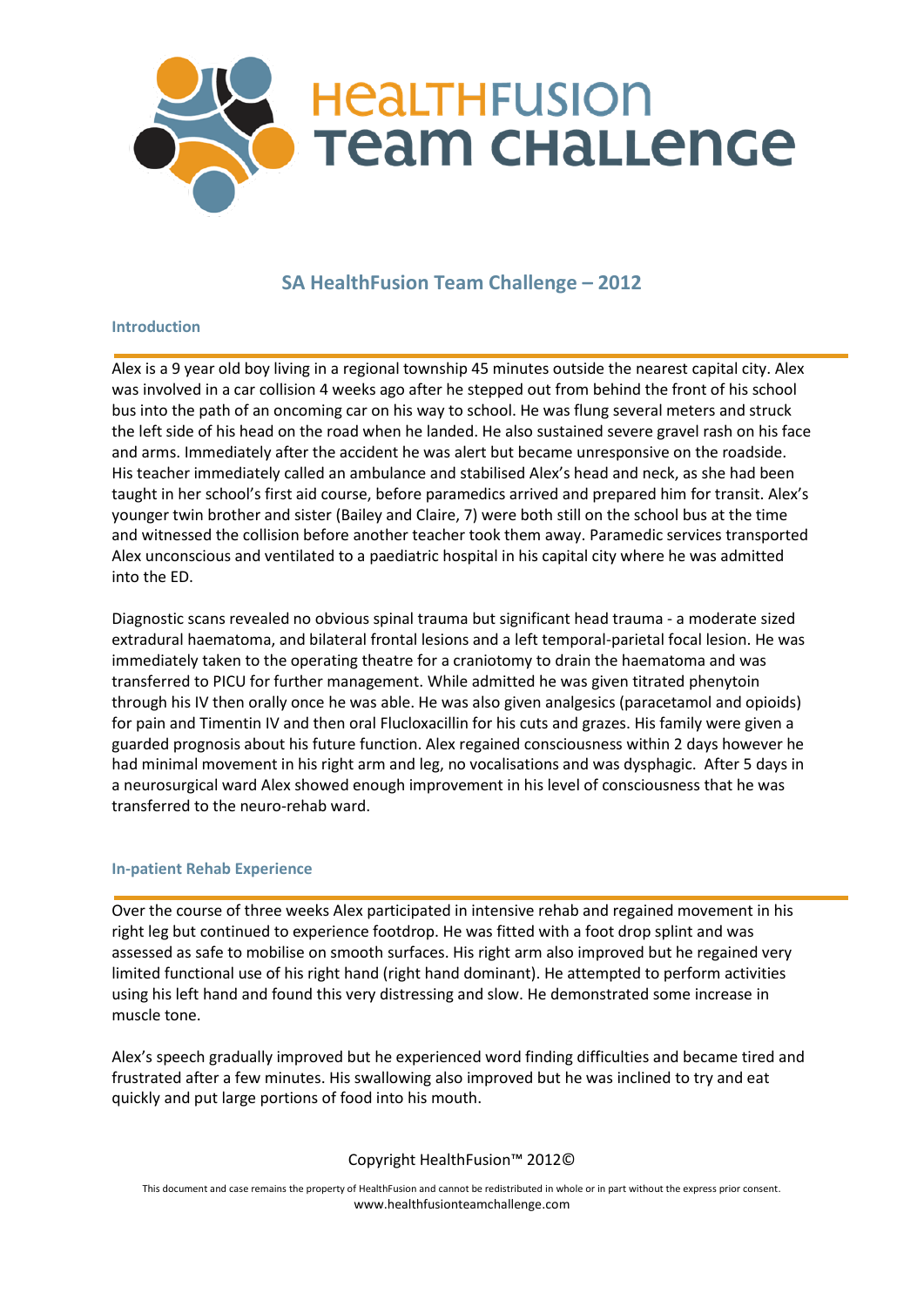Alex learned to dress himself slowly with simple stretchy garments but required prompting regarding the sequence of clothing and encouragement to stay on task. He was able to manage toileting independently. Alex's mother stayed in town during his rehab phase and attended every day to work with the therapists and nurses on his rehab activities. His gravel burns improved but Alex tended to pick at the scabs and this resulted in several small areas of infection on his face.

At the end of three weeks the plan is to discharge Alex home to the care of his family.

### **Financial Situation**

Alex's mother Helen (41) and father Geoff (39) both work for a local construction company – Geoff as a project manager and Helen in administration. After the accident, Helen used up her holidays and then took unpaid leave so she could be with Alex in hospital. Although Geoff's job pays well enough, the family is adjusting to living on a single income. In addition to this, the financial burden of raising a family, paying the mortgage and driving to and from the capital for weekly rehabilitation visits is causing mounting financial stress even though insurance has paid for the main part of Alex's medical fees. Geoff and Helen wonder if they can afford to keep both of their cars. The family just bought a newer model sedan and already own an old 4WD.

### **Social Situation**

Alex is the oldest of three children in a close knit family based mainly in the local area. Dad Geoff's parents, Michael (66) and Judith (64) live 10 minutes away and often offer to mind the twins to help out. Helen's parents have both passed away but her sister Kathy (42) lives close by, and Helen often finds herself relying on her sister. She calls Kathy from time to time 'for a good cry' when she is feeling depressed or overwhelmed and Kathy sometimes brings around meals on the days when Helen is too tired to cook. Geoff tries to help with cooking and cleaning as much as he can, but he is not confident in the kitchen, preferring to help in other ways around the house.

Although grandparents Judith and Michael try their hardest to look after the grandchildren to give the family a break, Michael is slowly going blind due to glaucoma and both have arthritis in their knees and hands. Michael is on Pravastatin and low dose aspirin after suffering a mild heart attack three years ago. Only Judith drives, since Michael is not confident enough to take the wheel with his eyes causing him trouble. The twins have been quieter since the accident, but they do get bored easily and often say they don't want to go to 'grandma and grandpa's house' because there is nothing to do.

#### **Previous Health Profile**

Prior to the accident Alex was healthy, fit and outgoing. He played in his AFL club's U10 team. Alex is allergic to penicillin.

## **Current Health Profile**

Alex is approaching the end of his  $3^{rd}$  week in the neuro-rehab ward and is preparing for discharge home to his local area.

He presents with:

Mild R hemiplegia with increased tone in his upper limb

## Copyright HealthFusion™ 2012©

This document and case remains the property of HealthFusion and cannot be redistributed in whole or in part without the express prior consent. www.healthfusionteamchallenge.com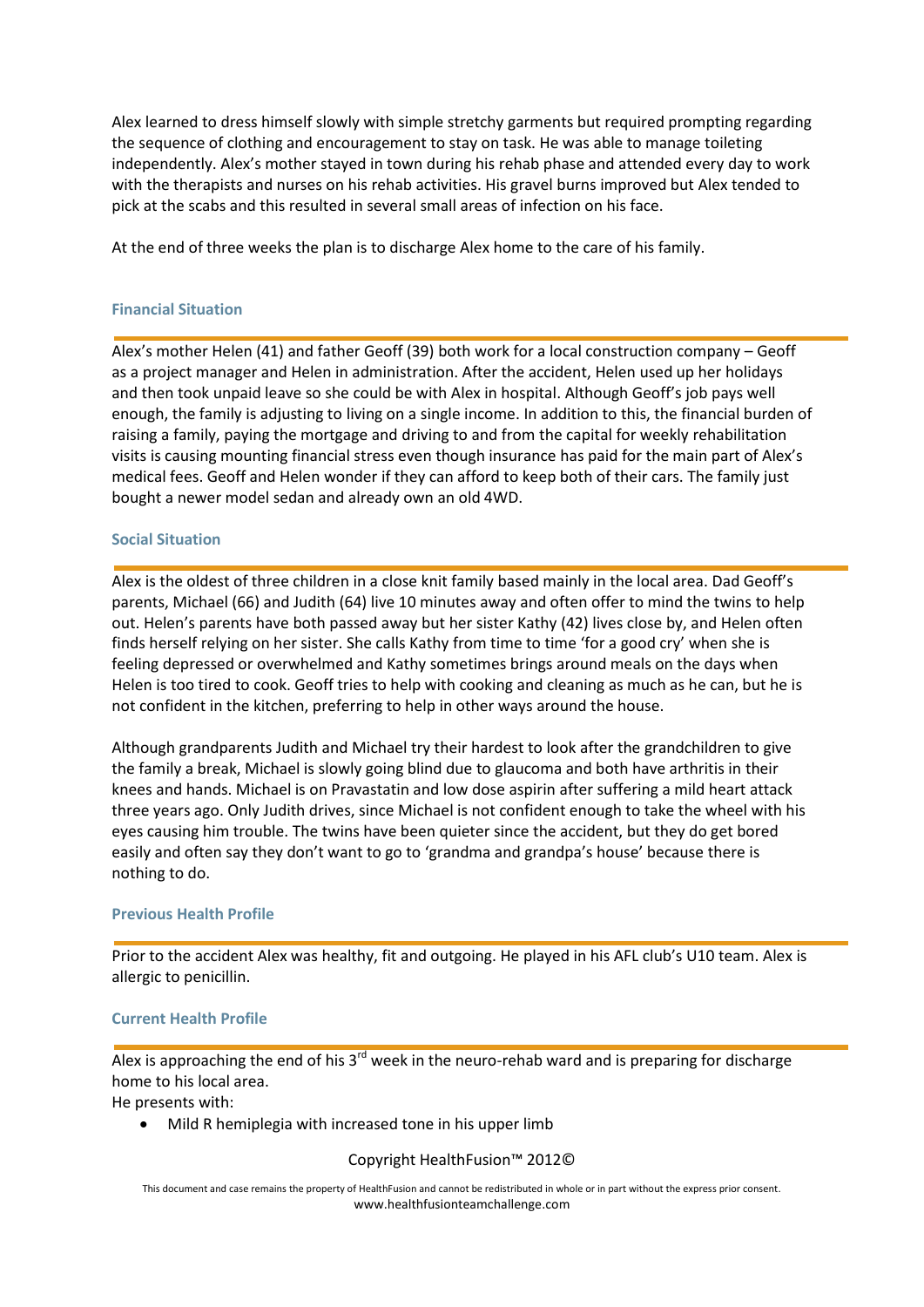- R Foot drop (improving) Fitted with hard footdrop splint
- Cognitive impairment
- Poor hand function
- Epilepsy risk
- Communication impairment
- Dysphagia almost resolved
- Alex is 114cms and 25kgs

## **Current Medications**

On discharge Alex was prescribed:

- Phenytoin 100mg, twice a day (50mg chew tabs x2)
- Diazepam 2mg, twice a day (raised tone)
- Ibuprofen 200mg/5mL 6ml, when needed
- Paracetamol 120mg/5ml 15ml, when needed
- Pain stop (paracetamol 120 / codeine 5mg per 5ml) 15ml, at night when needed

### **Home Environment**

The family live in a three bedroom, two-story brick house that sits on a raised slab on a slightly upward sloping lot. There are three steps at the front of the house and the back of the house opens onto a large wooden deck with one step leading down to the spacious backyard. The family, kitchen, bathroom and dining rooms are all on the first floor and all the bedrooms are on the second floor up 14 polished wood steps. The children have a sandpit and homemade tree house at the end of the garden. The front yard is quite small and there are a set of large paver stones set into the grass leading up to the house. The gravel driveway runs up the side of the house to an adjoined carport and a side door with three steps. Most of the house has polished wooden floors, except for the bathroom which has tiles and the dining room and bedrooms which have carpet. The house's single bathroom has a bath and small separate shower.

At home all three children shared a large room together but when he comes home the parents plan to move Alex into the guest bedroom to give the twins more space. The twins were traumatised after seeing their older brother in an accident and have been having nightmares regularly since. They have since retreated from interacting with people outside their immediate group of friends and often prefer each other's company to anyone else's. All of the siblings were part of the local junior AFL club before the accident, but the twins have not been to many games since the accident. They try to help their parents as much as they can.

The family has an aging cocker spaniel Buzz, who used to spend a lot of time sleeping next to Alex. The family has noticed Buzz has begun peeing on the furniture and they wonder if he is missing Alex.

#### **Leisure and Social life**

Prior to the accident Alex enjoyed playing AFL. His parents bought the children a Wii game console 2 years ago for Christmas and both parents and all the children enjoy playing with it. His parents hope he will be able to use it again if his hand function improves.

## Copyright HealthFusion™ 2012©